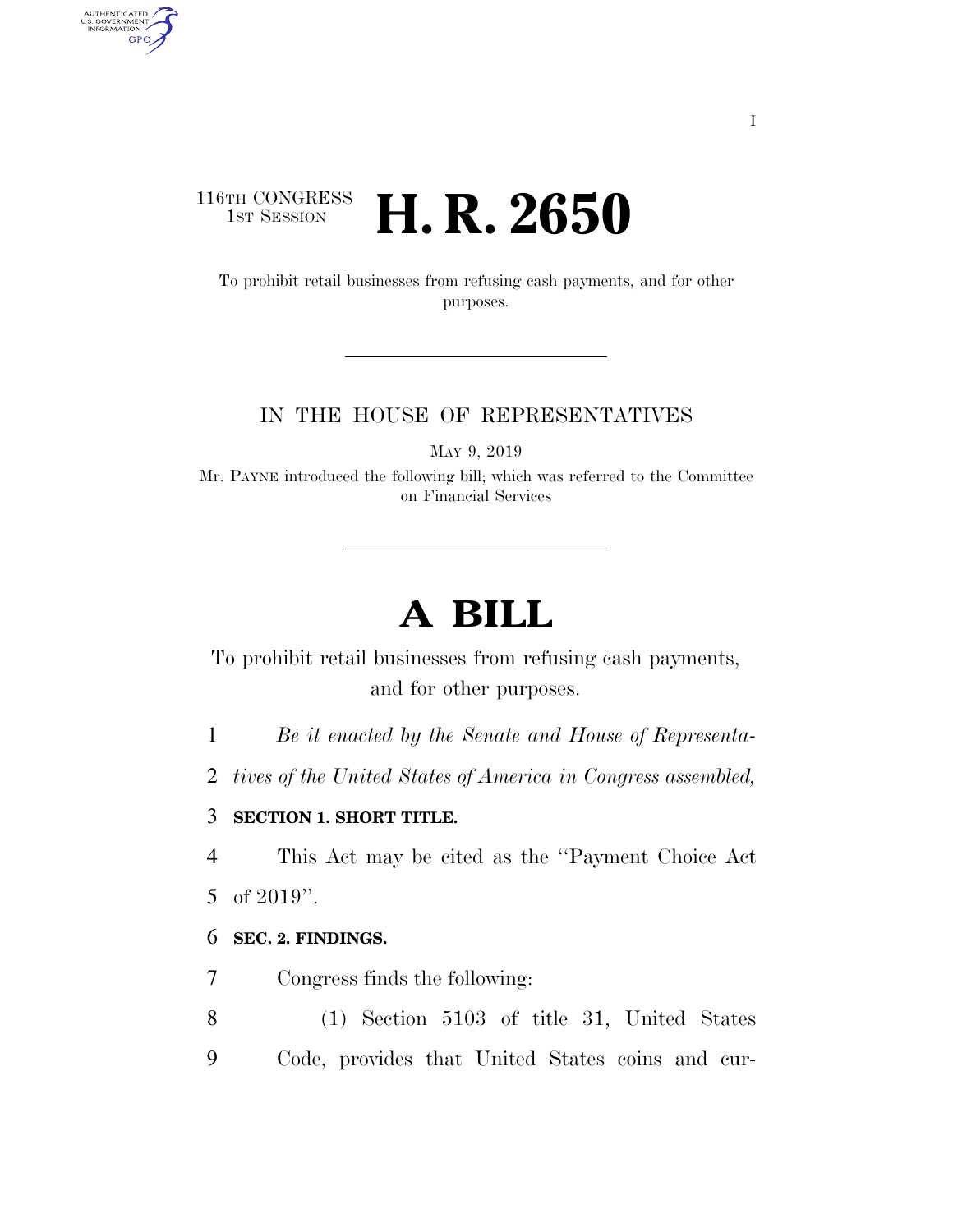rency ''are legal tender for all debts, public charges, taxes, and dues''.

 (2) A growing number of retail establishments, across the nation, have adopted ''cashless policies'', declaring that they refuse to accept United States cash payment from their customers and, instead, re- quire that payment for the goods and services of- fered by such retailers be made only with credit cards, debit cards, or digital payment methods that result in electronic transfers of funds to the retailer. **SEC. 3. RETAIL BUSINESSES PROHIBITED FROM REFUSING CASH PAYMENTS.** 

 (a) IN GENERAL.—Subchapter I of chapter 51 of title 31, United States Code, is amended by adding at the end the following:

 **''§ 5104. Retail businesses prohibited from refusing cash payments** 

18 "(a) IN GENERAL.—No person selling or offering goods or services at retail to the public may—

20  $\frac{1}{20}$  (1) refuse to accept United States legal tender of cash as payment for goods or services;

 ''(2) post signs or notices in, on, or about the business premises of such person stating that cash payment is not accepted; or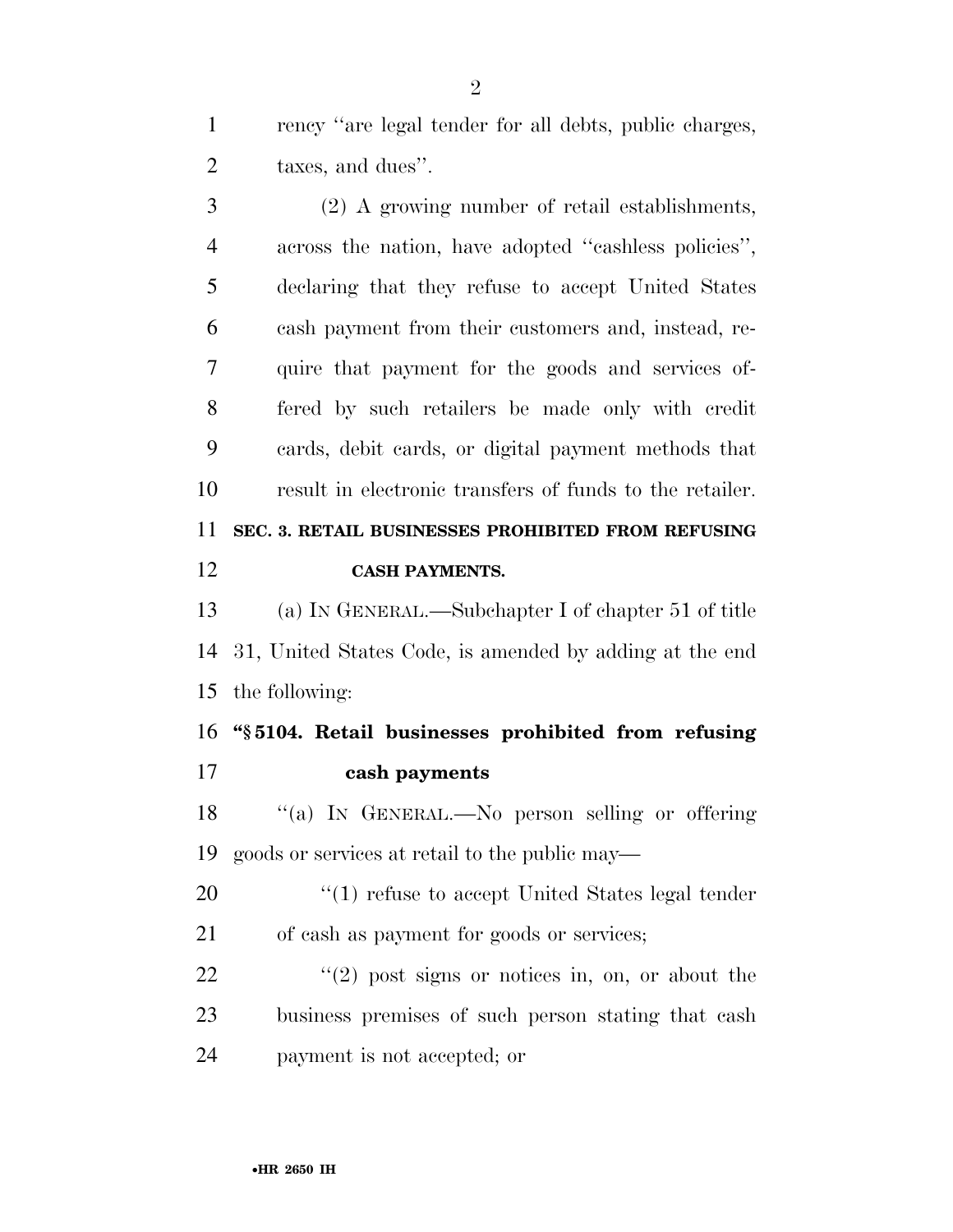1 ''(3) charge a higher price to any customer who pays by cash than customarily is charged to a cus-tomer using other forms of payment.

 ''(b) EXCEPTION.—Subsection (a) shall not apply to any goods or services sold to the public by telephone, mail, or internet.

7  $"$ (c) ENFORCEMENT.

8 "(1) PREVENTATIVE RELIEF.—Whenever any person has engaged, or there are reasonable grounds to believe that any person is about to engage in any act or practice prohibited by this section, a civil ac- tion for preventive relief, including an application for a permanent or temporary injunction, restraining order, or other order may be brought against such person.

16 "(2) CIVIL PENALTIES.—Any person who vio-lates this section shall—

18 ''(A) be liable for actual damages; 19  $\text{``(B)}$  be fined not more than \$2,500 for a first offense; and

21  $\cdot$  (C) be fined not more than \$5,000 for a second or subsequent offense.

23 "(3) JURISDICTION.—An action under this sec-tion may be brought in any United States district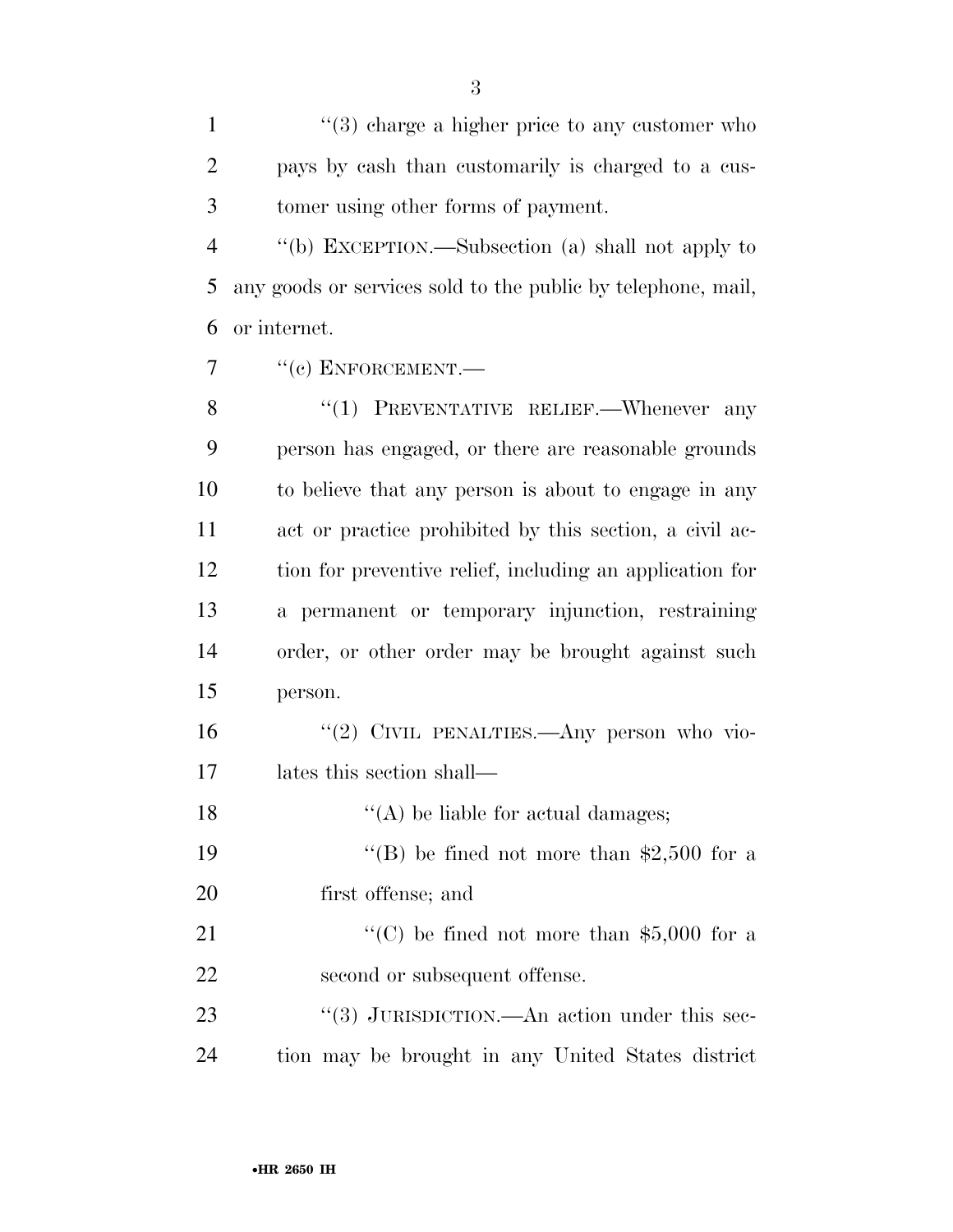court, or in any other court of competent jurisdic-tion.

3 "(4) INTERVENTION OF ATTORNEY GENERAL.— Upon timely application, a court may, in its discre- tion, permit the Attorney General to intervene in a civil action brought under this subsection, if the At- torney General certifies that the action is of general public importance.

9 "(5) AUTHORITY TO APPOINT COURT-PAID AT- TORNEY.—Upon application by an individual and in such circumstances as the court may determine just, the court may appoint an attorney for such indi- vidual and may authorize the commencement of a civil action under this subsection without the pay-ment of fees, costs, or security.

16 "(6) ATTORNEY'S FEES.—In any action com- menced pursuant to this section, the court, in its discretion, may allow the prevailing party, other than the United States, a reasonable attorney's fee as part of the costs, and the United States shall be 21 liable for costs the same as a private person.

22 "(7) REQUIREMENTS IN CERTAIN STATES AND LOCAL AREAS.—In the case of an alleged act or practice prohibited by this section which occurs in a State, or political subdivision of a State, which has